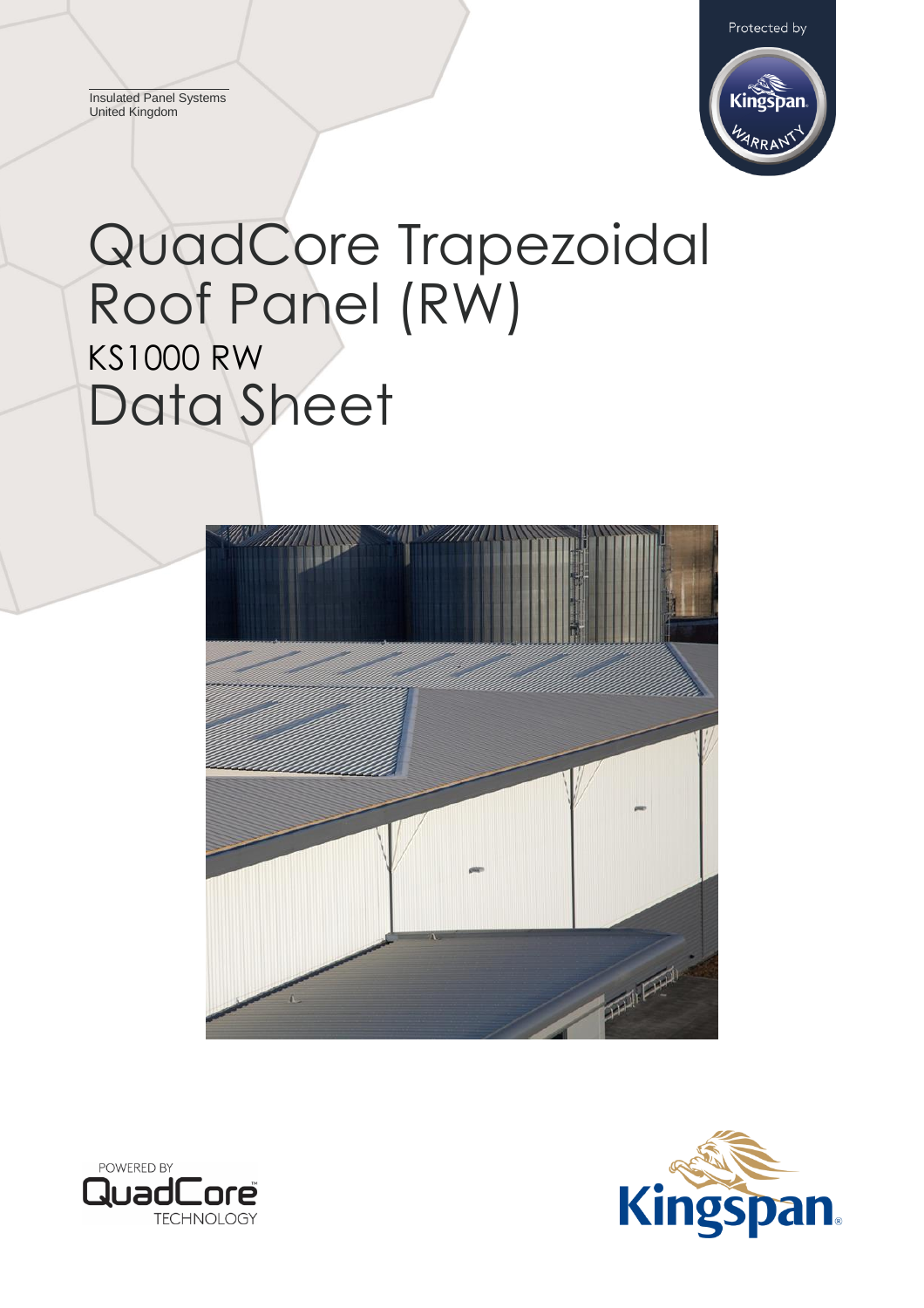# **Applications**

The KS1000 RW is a through-fix trapezoidal profiled insulated roof panel which can be used for building applications with roof pitches of 4° or more after deflection.

## **Available Lengths**

| Standard Lengths                   | 1.8 – 14.5m     |
|------------------------------------|-----------------|
| Longer Lengths (non-<br>standard)  | $14.5 - 29.3$ m |
| Shorter Lengths (non-<br>standard) | Below 1.8m      |

Note: Additional costs and transport restrictions may apply for non-standard lengths. All lengths may change for export (outside of the UK).





#### **Dimensions, Weight & Thermal Performance**

| Core Thickness (mm)                        | 40   | 53   | 60  | 73                    | 80  | 91                                        | l OO     | 115  | 120  | 137  | 1.50 |
|--------------------------------------------|------|------|-----|-----------------------|-----|-------------------------------------------|----------|------|------|------|------|
| Overall Thickness (mm)                     | 71   | 84   | 91  | 104                   | 111 | 122                                       | 131      | ' 46 | 151  | 68   | 181  |
| U-value $(W/m^2K)$                         | 0.47 | 0.35 |     |                       |     | $0.31$   0.25   0.23   0.20   0.18   0.16 |          |      | 0.15 | 0.13 | O 12 |
| Weight $kg/m2 0.5/0.4$<br>Steel            | 9.8  | 10.4 |     | $10.6$ 11.2 11.4 11.9 |     |                                           | $12.2-1$ | 12.8 | 13.0 | 13.7 | 14.2 |
| Weight kg/m <sup>2</sup> $0.7/0.5$<br>Alum | 5.5  | 6.0  | 6.3 | 6.8                   | 7.1 | 7.6                                       | 7.9      | 8.5  | 8.7  | 9.4  | 99   |

The KS1000 RW insulated wall panels have a Thermal Transmittance (U value), calculated using the method required by the Building Regulations Part L2 (England & Wales) and Building Standards Section 6 (Scotland).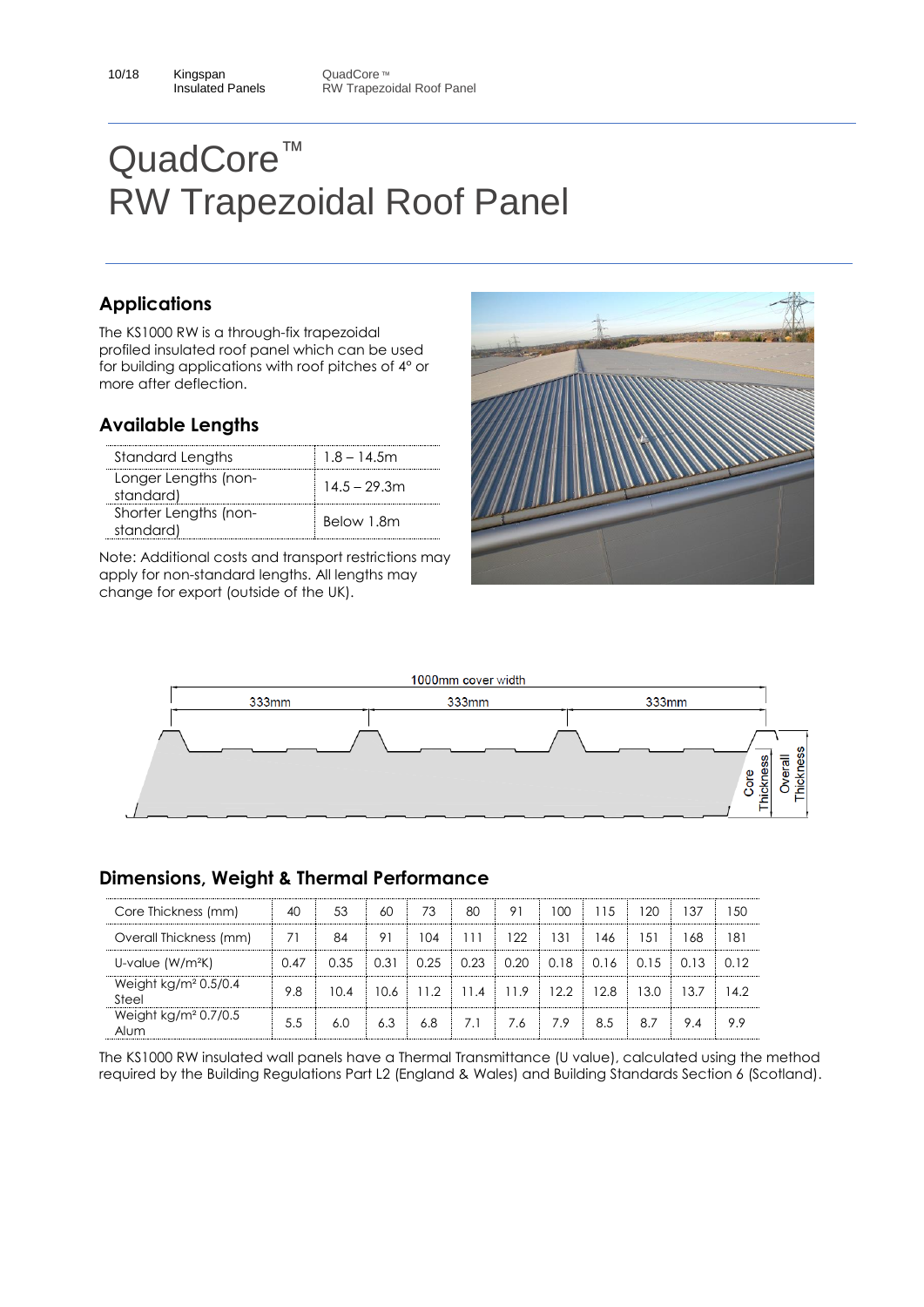#### **Insulation Core**

KS1000 RW insulated roof panels are manufactured with an HCFC, CFC and HFC free QuadCore insulation core.

#### **Fire**

The external and internal faces of the panel to be Class 0 in accordance with the Building Regulations when tested to BS 476: Part 6: 2009 and Part 7: 1997.

This QuadCore hybrid insulation core system has passed all the requirements of;

- LPS1181: 2014: Part 1: Issue 1.2, series of fire growth tests for LPCB approval and is certified to LPS 1181 Grade EXT-B.
- FM approval to FMRC 4880 & 4481 Class 1 fire classification, unlimited height.
- FM 4882 for smoke sensitive occupancy: Class 1 for interior ceiling, unlimited height.
- Reaction to fire classification according to BS EN 13501–1:2007+A1:2009: B-s1,d0.





LPS 1181 : Issue 1.2 Cert No: 260a & 186a

# **APPROVED**

## **Environmental**

Kingspan Insulated Panels produced in the UK are certified to BES 6001 (Framework Standard for the Responsible Sourcing of Construction Products) 'Very Good'. Kingspan Insulated Panels directly contribute to BREEAM/LEED credits.

#### **Air Leakage**

An air leakage rate of 3m<sup>3</sup>/hr/m<sup>2</sup> at 50Pa or less can be achieved when using Kingspan insulated roof and wall panels.

#### **Acoustic**

Sound Reduction Index (SRI)

| <br>⊣7*                    | 63 |    | 500 |  |    |  |
|----------------------------|----|----|-----|--|----|--|
| . b<br>$\overline{AB}$<br> |    | 18 | つれ  |  | 39 |  |

#### \* Frequency

The KS1000 RW insulated roof panel has a single figure weighted sound reduction Rw = 25dB.

## **Biological**

Kingspan panels are normally immune to attack from mould, fungi, mildew and vermin. No urea formaldehyde is used in the construction, and the panels are not considered deleterious

#### **Materials**

#### **Substrate**

- Kingspan XL Forté, Kingspan Spectrum, Kingspan AQUA*safe*, Kingspan AQUA*safe55* and Kingspan CLEAN*safe*: Metallic protected steel to BS EN 10346:2015.thickness 0.5mm. CLEAN*safe* 15: Metallic protected steel to BS EN10346:2015.thickness 0.4mm
- Stainless Steel: Austenitic Grade 316 stainless steel to BS EN 10088: Part 2: 2014, thickness 0.4mm.
- Aluminium: Please contact Kingspan envirocare Technical Services.

#### **Coatings - External Weather Sheet**

- Kingspan XL Forté: Consists of a multi-layer organic coating, embossed with a traditional leather-grain finish.
- Kingspan Spectrum: Consists of a coated semigloss finish with slight granular effect.

#### **Coatings - Internal Liner Sheet**

- Kingspan CLEAN*safe* 15: The coating has been developed for use as the internal lining of insulated panels. Standard colour is "bright white" with an easily cleaned surface.
- Kingspan AQUA*safe*: The coating has been developed for use as the internal lining of insulated panels to suit high humidity internal environments.
- Kingspan AQUA*safe 55*: The coating has been developed for use as the internal lining of insulated panels to swimming pool internal environments.
- Kingspan CLEAN*safe 120*: The coating has been developed for use as the internal lining of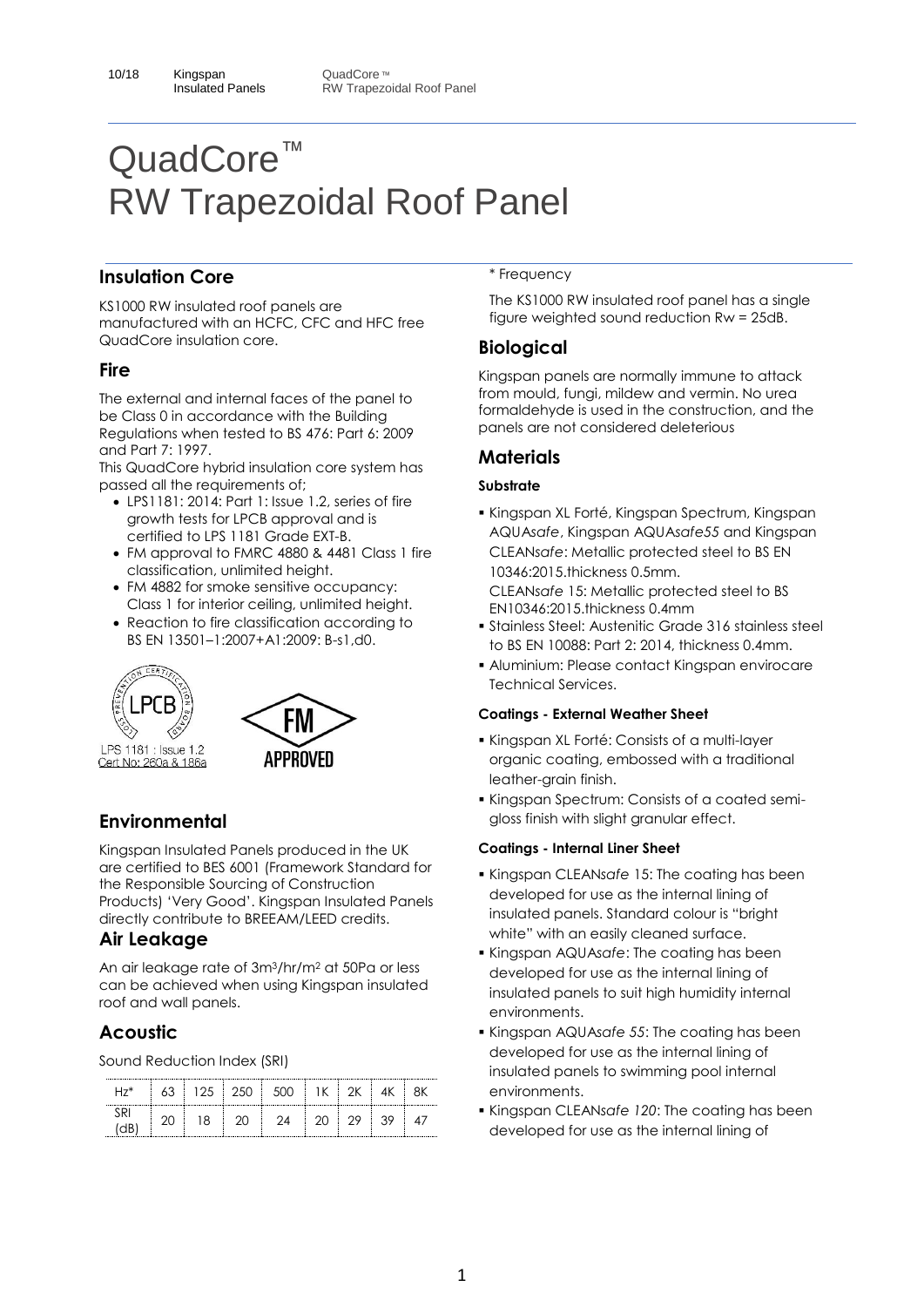insulated panels where a high level of cleanliness and hygiene is required, and the panels are to be cleaned down on a regular basis.

**.** Stainless Steel: The stainless steel liner has been developed for use as the internal lining of insulated panels in buildings with a very aggressive/corrosive internal environment.

## **Panel End Cut Back**

| Standard Cut Back Faves  | 75 <sub>mm</sub> |
|--------------------------|------------------|
| Standard Cut Back Endlap | 150mm            |
| Class A Endlap           | 75 <sub>mm</sub> |
| Minimum Cut Back         | 20 <sub>mm</sub> |
| Maximum Cut Back         | 300mm            |

## **Product Tolerance**

| Cut to Length | $-5$ mm $+5$ mm |
|---------------|-----------------|
| Cover Width   | -2mm +2mm       |
| Thickness     | $-2mm +2mm$     |
| End Square    | $-3mm$ $+3mm$   |

#### **Handing**

The KS1000 RW insulated roof panel can be manufactured in both left to right handed (LH) and right to left handed (RH).

#### **Seals**

Factory applied side & end lap weather seals.

## **Quality & Durability**

KS1000 RW insulated roof panels are manufactured from the highest quality materials, using state of the art production equipment to rigorous quality control standards, complying with BS EN ISO 9001 standard, ensuring long term reliability and service life. The panels are also being manufactured under Environmental Management System Certification BS EN ISO 14001. Compliant to BS OHSAS 18001 Occupational Health and Safety. The KS1000RW roof panels are CE marked to BS EN 14509: 2013.

# E

#### **Guarantee**

Kingspan Total Panel Guarantee covering the structural and thermal performance for a period of up to 40 years and Kingspan Coating Guarantee for a period of up to 40 years (subject to project specific information).

## **Packing**

KS1000 RW insulated roof panels are stacked weather sheet to weather sheet (to minimise pack height). The top, bottom, sides and ends are protected with foam and timber packing and the entire pack is wrapped in plastic.

| Core<br><b>Thickness</b><br>mm | 53 | 73-<br>8C | $100-$<br>חכו | ็ 37- |
|--------------------------------|----|-----------|---------------|-------|
| No. of panels<br>in Pack       | ۱5 |           |               |       |

Note: Applies to UK pack sizes. Please contact Kingspan Technical Services for export information.

## **Sea Freight**

Fully timber crated packs are available on projects requiring delivery by sea freight shipping, at additional costs. Alternatively, steel containers can be used. Special loading charges apply.

#### **Delivery**

All deliveries (unless indicated otherwise) are by road transport to project site. Off-loading is the responsibility of the client.

#### **Site Installation Procedure**

Site assembly instructions are available from Kingspan Technical Services.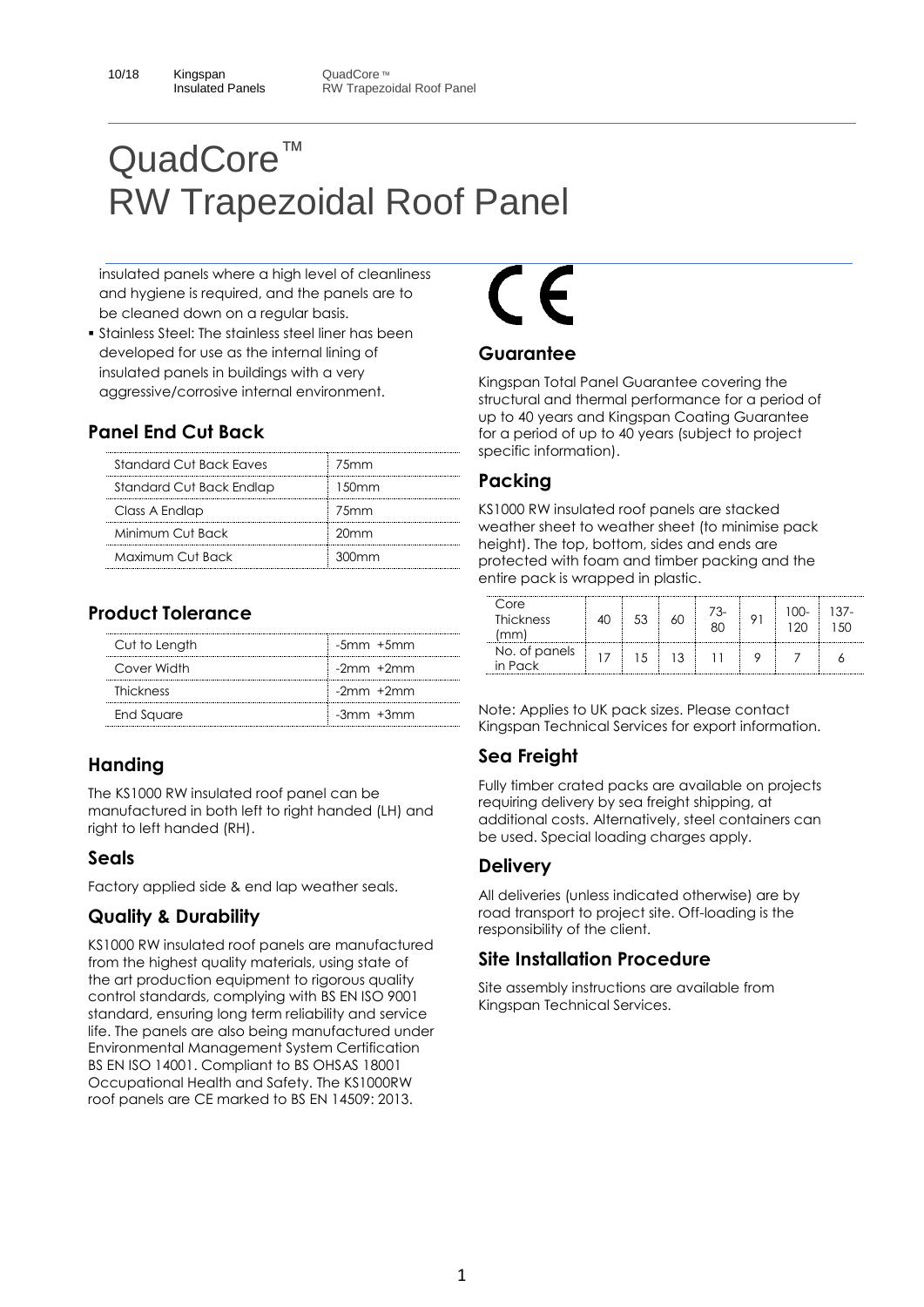#### **Structural Tables**

| <b>Single Span</b> |                |      |      |      |      |      |         |                                                       |             |      |      |
|--------------------|----------------|------|------|------|------|------|---------|-------------------------------------------------------|-------------|------|------|
| <b>Core</b>        | Load Type      |      |      |      |      |      |         | Uniformly distributed imposed load, kN/m <sup>2</sup> |             |      |      |
| <b>Thickness</b>   |                |      |      |      |      |      | Span, m |                                                       |             |      |      |
| (mm)               |                | 1.4  | 1.6  | 1.8  | 2.0  | 2.2  | 2.4     | 2.6                                                   | 2.8         | 3.0  | 3.2  |
| 40                 | Pressure       | 3.24 | 2.68 | 2.26 | 1.93 | 1.50 | 1.17    | 0.91                                                  | 0.71        | 0.56 | Ė    |
|                    | Suction        | 4.34 | 3.63 | 3.09 | 2.67 | 2.33 | 1.92    | 1.57                                                  | 1.30        | 1.09 |      |
| 53                 | Pressure       | 3.86 | 3.27 | 2.80 | 2.43 | 2.04 | 1.63    | 1.31                                                  | 1.06        | 0.86 | 0.69 |
|                    | Suction        | 5.23 | 4.46 | 3.87 | 3.39 | 2.99 | 2.58    | 2.15                                                  | 1.80        | 1.53 | 1.31 |
| 60                 | Pressure       | 4.21 | 3.60 | 3.11 | 2.71 | 2.34 | 1.89    | 1.54                                                  | 1.26        | 1.03 | 0.85 |
|                    | <b>Suction</b> | 5.72 | 4.92 | 4.29 | 3.78 | 3.35 | 2.85    | 2.41                                                  | 2.07        | 1.78 | 1.53 |
| 73                 | Pressure       | 4.85 | 4.19 | 3.67 | 3.23 | 2.87 | 2.38    | 1.97                                                  | 1.64        | 1.37 | 1.15 |
|                    | Suction        | 6.65 | 5.80 | 5.12 | 4.55 | 3.88 | 3.23    | 2.73                                                  | 2.34        | 2.04 | 1.79 |
| 80                 | Pressure       | 5.19 | 4.52 | 3.98 | 3.52 | 3.13 | 2.67    | 2.22                                                  | 1.86        | 1.56 | 1.32 |
|                    | Suction        | 7.15 | 6.27 | 5.56 | 4.96 | 4.12 | 3.43    | 2.90                                                  | 2.49        | 2.16 | 1.90 |
| 91                 | Pressure       | 5.69 | 5.00 | 4.43 | 3.94 | 3.53 | 3.11    | 2.62                                                  | <u>2.22</u> | 1.88 | 1.60 |
|                    | Suction        | 7.94 | 7.03 | 6.27 | 5.43 | 4.43 | 3.69    | 3.12                                                  | 2.68        | 2.33 | 2.05 |
| 100                | Pressure       | 6.14 | 5.42 | 4.83 | 4.32 | 3.87 | 3.49    | 2.96                                                  | 2.52        | 2.15 | 1.85 |
|                    | Suction        | 8.60 | 7.65 | 6.81 | 5.84 | 4.77 | 3.97    | 3.37                                                  | 2.89        | 2.52 | 2.21 |
| 115                | Pressure       | 6.86 | 6.11 | 5.48 | 4.93 | 4.44 | 4.01    | 3.52                                                  | 3.03        | 2.61 | 2.26 |
|                    | Suction        | 9.61 | 8.42 | 7.49 | 6.36 | 5.20 | 4.34    | 3.68                                                  | 3.17        | 2.75 | 2.42 |
| 120                | Pressure       | 7.09 | 6.33 | 5.68 | 5.12 | 4.62 | 4.18    | 3.71                                                  | 3.20        | 2.77 | 2.40 |
|                    | Suction        | 9.61 | 8.42 | 7.49 | 6.59 | 5.39 | 4.50    | 3.82                                                  | 3.28        | 2.86 | 2.51 |
| 137                | Pressure       | 7.87 | 7.08 | 6.39 | 5.78 | 5.24 | 4.76    | 4.32                                                  | 3.80        | 3.31 | 2.90 |
|                    | Suction        | 9.61 | 8.42 | 7.50 | 6.76 | 5.86 | 4.90    | 4.16                                                  | 3.58        | 3.11 | 2.74 |
| 150                | Pressure       | 8.47 | 7.64 | 6.93 | 6.29 | 5.71 | 5.19    | 4.73                                                  | 4.27        | 3.74 | 3.29 |
|                    | Suction        | 9.62 | 8.43 | 7.50 | 6.76 | 6.15 | 5.20    | 4.41                                                  | 3.80        | 3.31 | 2.91 |

#### **Double Span**

| Core             | <b>Load Type</b> | Uniformly distributed imposed load, kN/m <sup>2</sup> |      |      |      |      |             |      |      |      |             |  |
|------------------|------------------|-------------------------------------------------------|------|------|------|------|-------------|------|------|------|-------------|--|
| <b>Thickness</b> |                  |                                                       |      |      |      |      | Span, m     |      |      |      |             |  |
| (mm)             |                  | 1.4                                                   | 1.6  | 1.8  | 2.0  | 2.2  | 2.4         | 2.6  | 2.8  | 3.0  | 3.2         |  |
| 40               |                  |                                                       |      |      |      |      |             |      |      |      |             |  |
|                  | Pressure         | 3.24                                                  | 2.68 | 2.24 | 1.85 | 1.56 | 1.34        | 1.16 | 1.02 | 0.90 | 0.80        |  |
|                  | Suction          | 4.07                                                  | 3.27 | 2.71 | 2.29 | 1.98 | 1.74        | 1.54 | 1.38 | 1.25 | 1.14        |  |
| 53               | Pressure         | 3.81                                                  | 3.02 | 2.46 | 2.05 | 1.74 | 1.50        | 1.30 | 1.15 | 1.02 | 0.91        |  |
|                  | Suction          | 4.24                                                  | 3.43 | 2.86 | 2.43 | 2.11 | 1.86        | 1.66 | 1.49 | 1.35 | 1.24        |  |
| 60               | Pressure         | 3.97                                                  | 3.15 | 2.58 | 2.15 | 1.83 | 1.58        | 1.38 | 1.22 | 1.08 | 0.97        |  |
|                  | Suction          | 4.32                                                  | 3.50 | 2.92 | 2.50 | 2.17 | 1.91        | 1.71 | 1.54 | 1.40 | 1.28        |  |
| 73               | <b>Pressure</b>  | 4.23                                                  | 3.38 | 2.77 | 2.33 | 1.99 | 1.72        | 1.50 | 1.33 | 1.18 | 1.06        |  |
|                  | Suction          | 4.45                                                  | 3.63 | 3.04 | 2.61 | 2.27 | 2.01        | 1.80 | 1.63 | 1.48 | 1.36        |  |
| 80               | Pressure         | 4.38                                                  | 3.51 | 2.88 | 2.42 | 2.07 | 1.79        | 1.57 | 1.39 | 1.24 | 1.11        |  |
|                  | Suction          | 4.50                                                  | 3.68 | 3.09 | 2.65 | 2.32 | 2.05        | 1.84 | 1.66 | 1.52 | 1.39        |  |
| 91               | Pressure         | 4.60                                                  | 3.70 | 3.05 | 2.57 | 2.20 | 1.91        | 1.68 | 1.49 | 1.33 | 1.19        |  |
|                  | Suction          | 4.47                                                  | 3.67 | 3.09 | 2.66 | 2.32 | 2.06        | 1.85 | 1.68 | 1.53 | 1.41        |  |
| 100              | Pressure         | 4.78                                                  | 3.85 | 3.18 | 2.69 | 2.30 | 2.00        | 1.76 | 1.56 | 1.40 | <u>1.26</u> |  |
|                  | Suction          | 4.60                                                  | 3.78 | 3.19 | 2.75 | 2.41 | 2.14        | 1.92 | 1.74 | 1.59 | 1.46        |  |
| 115              | <b>Pressure</b>  | 5.06                                                  | 4.09 | 3.40 | 2.87 | 2.47 | 2.15        | 1.89 | 1.68 | 1.50 | 1.35        |  |
|                  | Suction          | 4.65                                                  | 3.83 | 3.24 | 2.80 | 2.46 | 2.18        | 1.96 | 1.78 | 1.63 | 1.50        |  |
| 120              | Pressure         | 5.15                                                  | 4.17 | 3.46 | 2.93 | 2.52 | 2.19        | 1.93 | 1.72 | 1.54 | 1.39        |  |
|                  | Suction          | 4.64                                                  | 3.83 | 3.25 | 2.80 | 2.46 | 2.19        | 1.97 | 1.79 | 1.63 | 1.51        |  |
| 137              | Pressure         | 5.45                                                  | 4.44 | 3.70 | 3.14 | 2.70 | 2.36        | 2.08 | 1.85 | 1.66 | 1.49        |  |
|                  | Suction          | 4.65                                                  | 3.85 | 3.27 | 2.83 | 2.48 | <u>2.21</u> | 1.99 | 1.81 | 1.66 | 1.53        |  |
| 150              | Pressure         | 5.68                                                  | 4.63 | 3.86 | 3.28 | 2.83 | 2.47        | 2.18 | 1.94 | 1.74 | <u>1.57</u> |  |
|                  | Suction          | 4.63                                                  | 3.84 | 3.26 | 2.82 | 2.48 | 2.21        | 1.99 | 1.81 | 1.66 | 1.53        |  |

1. Values have been calculated using the method described in BS EN 14509 2013, for medium coloured panels.

2. The following deflection limits have been used:

a. Pressure loading L/200

b. Suction loading L/150

3. All panel thicknesses have been calculated with a minimum support width of 50mm. Larger support widths are possible.

4. The actual wind suction resisted by the panel is dependent upon the number of fasteners and the material of the supporting element.

5. The fastener calculation should be carried out in accordance with the appropriate standards.

6. For intermediate values linear interpolation may be used.

7. The allowable steelwork tolerance between bearing planes of adjacent supports is +/- 5mm.